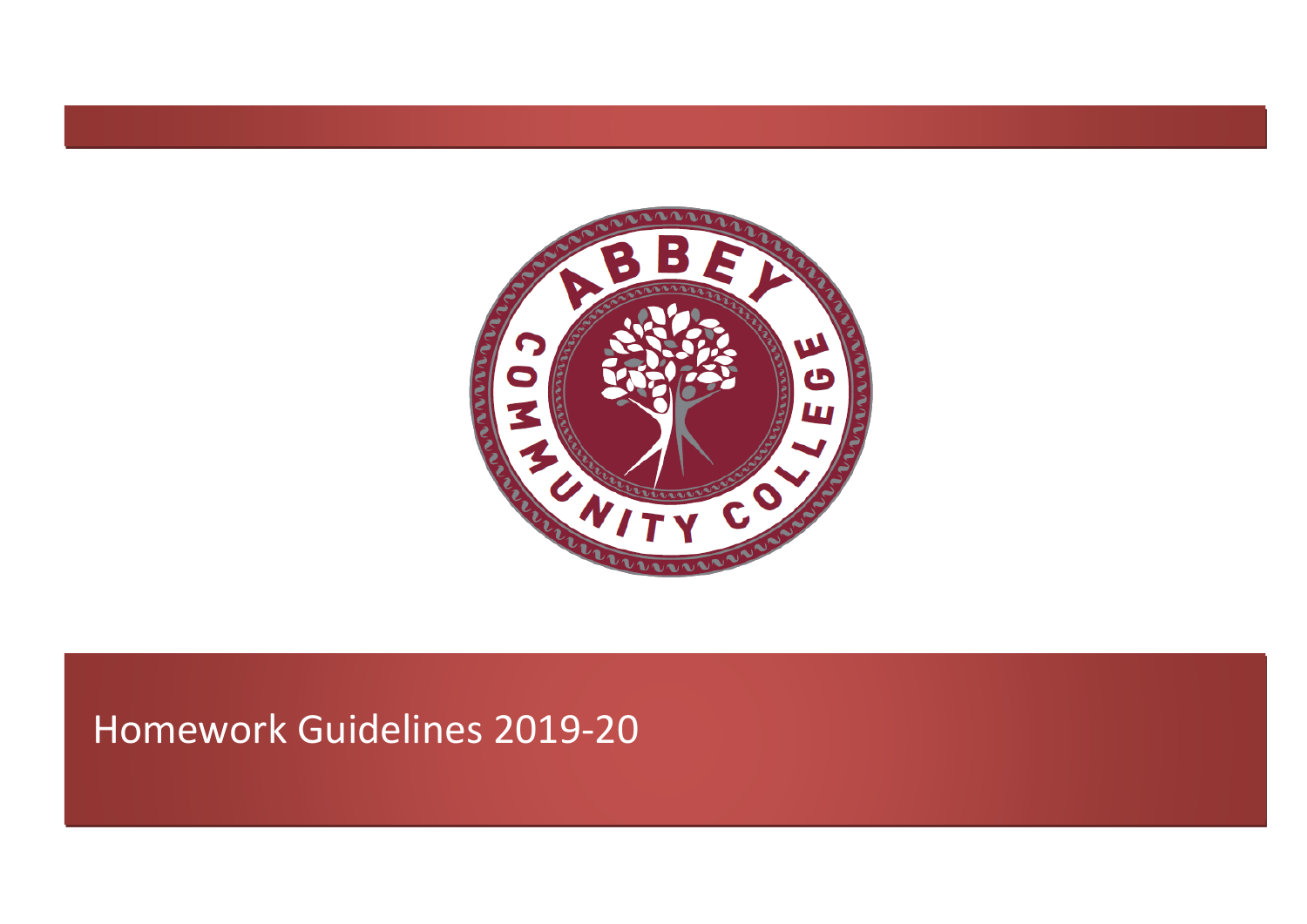| English        | <b>Years 8-10</b><br>One homework per week including spellings, reading, research.<br>One extended piece per month (writing or response to reading), allowing for drafting and planning as preparation homework<br>which students then peer assess before producing a final draft in class for their Communication folders.<br><b>GCSE English Language/Literature GCSE</b><br>Preparation and research for Controlled Assessment, practice tasks for exam preparation and learning homework.         |
|----------------|-------------------------------------------------------------------------------------------------------------------------------------------------------------------------------------------------------------------------------------------------------------------------------------------------------------------------------------------------------------------------------------------------------------------------------------------------------------------------------------------------------|
| <b>Maths</b>   | <b>Years 8-10</b><br>One homework per week.<br><b>GCSE</b><br>One homework per week. Higher Tier Paper 2 homeworks per week.                                                                                                                                                                                                                                                                                                                                                                          |
| <b>Science</b> | <b>Years 8-10</b><br>Three homeworks per topic.<br><b>GCSE</b><br>One homework per week. Students doing Double Award will have up to two homeworks, including a learning homework for topic tests.<br><b>Years 11 &amp; 12 OCN</b><br>This is a Coursework based course. Students have deadlines to meet as indicated by the class teacher. Students are expected to complete<br>work in class and at home to ensure deadlines are met. Regular feedback will be given to students on work handed in. |
| <b>History</b> | <b>Years 8-10</b><br>One homework per fortnight. The homework will be a mixture of research, learning, written and literacy focused tasks.<br><b>GCSE</b><br>One homework per week. The class is taught one day a week (Thursday Year 11, Friday Year 12), but there is an expectation that students<br>spend time throughout the week revising content studied in the previous lesson.                                                                                                               |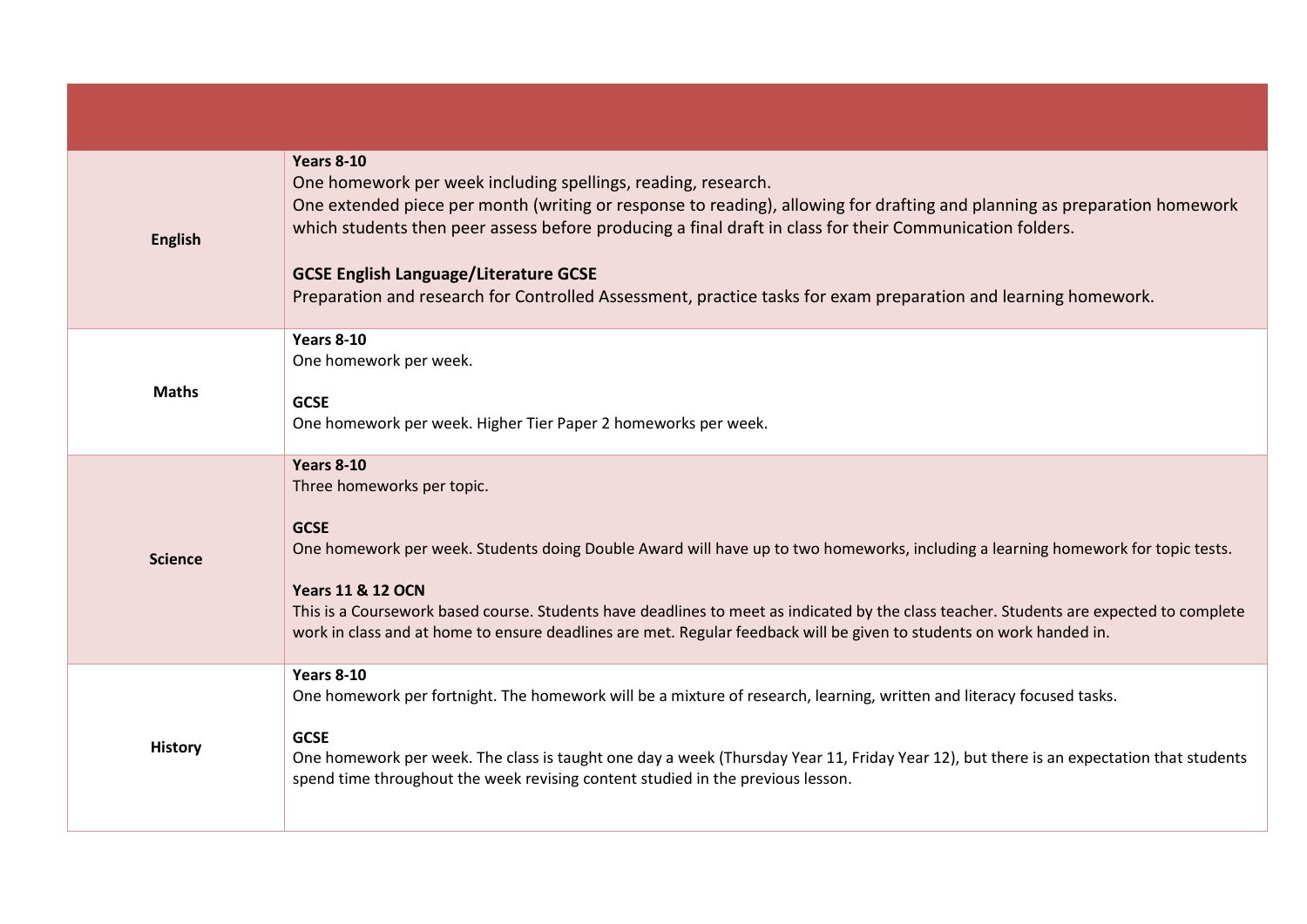| Geography              | <b>Years 8-10</b><br>Literacy Booklet - In this they are encouraged to complete one page per week as homework. It has a variety of activities eg; spellings,<br>wordsearches, literacy grids. This booklet will be collected by their teacher at the end of the unit and marked.<br>There will be at least two written homeworks for each unit of study in addition to learning homeworks and completion or review of class<br>work. |
|------------------------|--------------------------------------------------------------------------------------------------------------------------------------------------------------------------------------------------------------------------------------------------------------------------------------------------------------------------------------------------------------------------------------------------------------------------------------|
| <b>RE</b>              | <b>Years 8-10</b><br>One homework per fortnight.<br><b>Years 11 &amp; 12</b><br>Students are completing the OCN RE Course. This is a Coursework based subject. Research homework and on-going assessment will be<br>expected to ensure deadlines are met, with evidence of regular feedback given to students.                                                                                                                       |
| <b>Languages</b>       | <b>Years 8-10</b><br>One homework per fortnight.                                                                                                                                                                                                                                                                                                                                                                                     |
| <b>LLW</b>             | Years 8 & 9<br>One homework per month - they will keep a personal journal and will have to write an entry on what we have been working on in class<br>after every lesson. Learning/keywords homework may be set when appropriate.<br>Years $10 - 12$<br>ASDAN course. On-going coursework/research during the year to meet deadlines set by class teacher.                                                                           |
| <b>HE</b>              | <b>Years 8-10</b><br>One homework per fortnight, when required. Students need to bring a container when they are doing a practical lesson.                                                                                                                                                                                                                                                                                           |
| <b>Technology</b>      | <b>Years 8-10</b><br>One homework per fortnight, when required.<br><b>Years 11 &amp; 12</b><br>Carpentry and Joinery on-going practical assessment. Students are expected to meet deadlines, research and plan for practical work at<br>home                                                                                                                                                                                         |
| <b>Performing Arts</b> | <b>Years 8-10</b><br>One homework per fortnight.<br>Homework is set, only when it has value. If the topic is mainly practical, homework will be minimal.                                                                                                                                                                                                                                                                             |